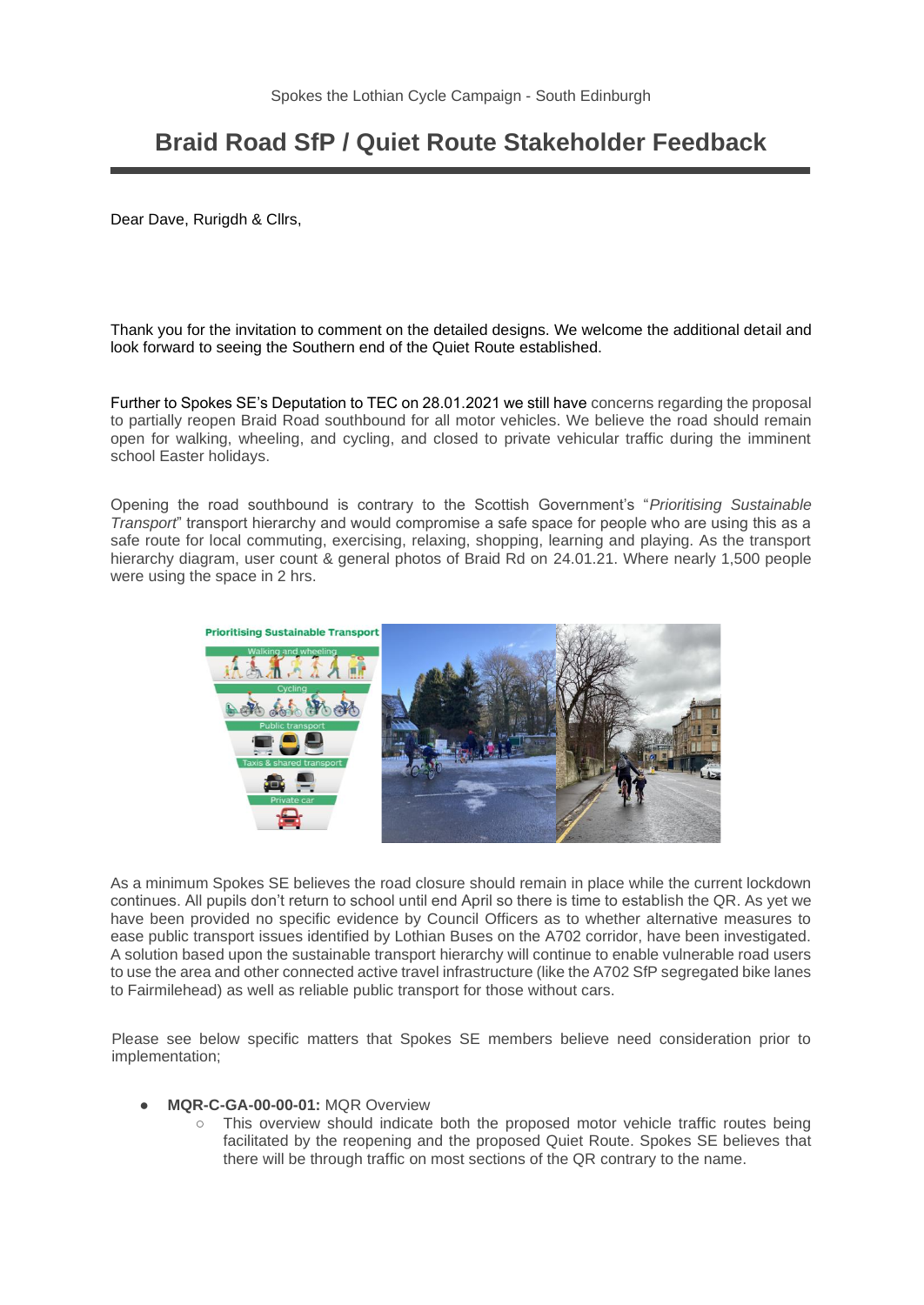- It should be noted that as well as cyclists on the MGB Quiet Route, there will be cyclists heading and returning from North East destinations such as Blackford Pond via Midmar Dr. and on Braid Rd to and from Morningside station. Where do they fit into the plan?
- We welcome the fact that efforts have been made in the plan to contain most south and northeast bound traffic in Hermitage Drive/ Midmar, but Midmar presents a number of problems (lack of traffic lights to control Northbound, junction at Midmar Drive and corner at the south end), we wonder if Braid Avenue wouldn't have been more suitable for the sort of traffic flow, being wide, straight, and light-controlled.
- It is difficult to safely separate cars and cyclists at the 4-way junction at the East end of Braidburn Terrace (previously a mini roundabout) with a single modal filter such as proposed. We recommend that until a better solution can be found Braid Burn Terrace should be temporarily closed to all traffic except walking wheeling cycling.
- We do not not fully understand why the Braid road section from Hermitage to Braid Hills road is included at the stage.

## ● **MQR-C-GA-01-00-01:**

○ Could the geometry of the southbound 'Give Way' markings be adjusted to be diagonal so it is clearer that vehicles give way to bikes in the cycle lane.



- $\circ$ ○ Cycle lanes giving way at traffic islands with bike lanes uphill may lead to conflict between slower uphill cyclists and faster southbound uphill vehicles (who've had no impediment to their progress since entering the Midmar / Cluny area).
- How is a connection to the suggested Braid Hills Drive SfP proposal facilitated from the A702 Comiston Road SfP scheme?
- **MQR-C-GA-02-00-01:**
	- Can a "Right Turn Only Except Cycles" sign be added to the hotel carpark exit point?
	- Could a chicane or other speed reduction measure be created to reduce the attraction to increase speed uphill, as per the bike lane which shifts in geometry around the 25m of proposed parking bays.
	- Do the double yellow lines adjacent to the 25m of unmarked parking mean they aren't legally usable?
	- Is it proposed these would be blue badge parking spaces? If so there is no way to access the kerb and the gradient isn't as conducive as locations further north.
	- Could further pavement space be added?
	- Will the vehicle crash barriers be removed on the west side of Braid Rd (above petrol station) as extended pavement space between contraflow bike lane and barrier is unusable if barrier remains?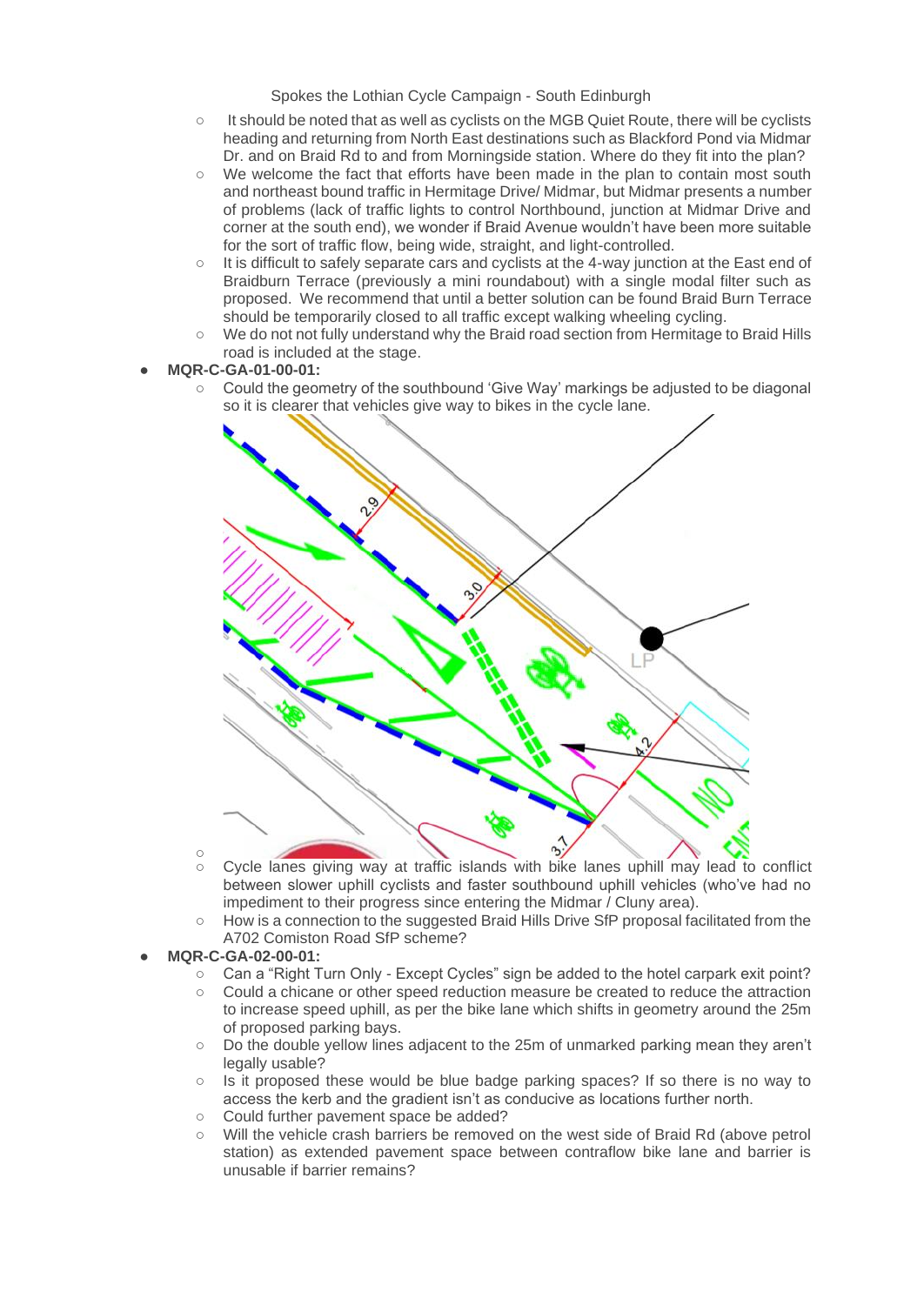- **MQR-C-GA-03-00-01:**
	- How is this junction safer for pedestrians and cyclists than the existing arrangement? Is there a Road Safety Audit for all road users that can be provided please?
	- How do cyclists negotiate the barriers if headed directly south along Braid Rd? Currently there is an access shown but with no give way markings for motor vehicles indicating who has priority.
	- The narrow SE pavement with a blind corner remains the same width yet there will be more (unimpeded) motor traffic negotiating that left turn, thus Spokes SE has serious concerns that at peak times outside the Hermitage of Braid there will be conflict between pedestrians as well as cyclists trying to use the segregated cycle infrastructure which hugs the kerb closest to the busiest pavement.
	- A toucan crossing is proposed as part of the permanent upgrade scheme. Would this not be an opportunity to trial this scheme with temporary materials? Other SfP schemes like Cammo Walk have included temporary signalised crossings. This is a CEC Core Path and a key link between the Hermitage & Braidburn Valley Park as well as the tennis club.
	- The geometry and suitability of the proposed materials has been questioned by members from experience with existing barriers that have been moved and vandalised several times.
	- How do cyclists heading east from Braidburn Terrace to Hermitage Drive as the barriers do not have fixed widths like the other modal filters with planters? Is there signage to be provided for cyclists as it does not appear intuitive and there appears to be plenty of signage for other transport modes using the area.
	- We assume Braidburn Terrace is still one way eastbound with cycle contraflow. Where is the signage for this? The signage preventing cars entering Braidburn Terrace from the East end to turn right into Greenbank Place appears to be missing and needs to be replaced.
	- Where do cars heading East from Braidburn Terrace go after turning left into Braid Road - see following section for points about Braid Cres drawing?
	- Braidburn Terrace is becoming a car park for users of the Hermitage of Braid which also creates difficulty for cyclists entering Braidburn Terrace from Braid Road heading west. Would parking restrictions, permit parking or closure of Braidburn Terrace assist in managing this issue for residents and visitors?
	- Could the barrier be extended northwards to prevent eastbound motor vehicles doing a right turn to proceed to Hermitage Drive?
	- It has been confirmed that southbound motor traffic from Morningside Station will be able to proceed unimpeded to the left turn filter and at the end turn right to rejoin Braid Road. Thus avoiding 4 sets of traffic lights south of Morningside Station along the A702. Could the right turn be banned? If possible, can the left filter be blocked using planters or even provide Just Eat Cycles bike hire dock in this area of carriageway.
	- There appears to be "temporary segregation" blocking the access and egress for vehicles to the Hermitage of Braid entrance which provides key leisure and commuter cycle routes east to Liberton Dams.
	- Could Braidburn Terrace become a cul-de-sac with a modal filter at the west end, thus relieving the congestion at the yellow hatched box and reducing conflicts across traffic flows incl. the possible delay on bus routes 5, 11, 15, 16 & 101. It would also reduce traffic conflict with cyclists by preventing the need to send traffic down Braid Rd
- **MQR-C-GA-04-00-01:**
	- Through Traffic appears to be designed to flow along Braid Cresc between Braid Road and Hermitage gardens in both directions. There is already a known problem of Southbound Braid road traffic from Morningside Clock turning right to reach Comiston Rd avoiding the lights at Morningside, which residents & Lothian Buses would like to stop. It is also clear that Braid Cresc is already used as a route to S Morningside school, via the crossing, to Craiglea Drive. It would be easier to persuade parents to let children walk/ wheel/cycle that section if it were to be maintained quiet.
	- Could a 4-way "STOP" junction be created at the crossroads of Braid Crescent and Braid Rd thus forcing traffic to slow to negotiate the crossing. It may also be worth showing the raised pavement of permanent scheme yet to be installed.
	- Could a 3-way "STOP" junction be possible at the junction of Braid Crescent & Hermitage Gardens. The relatively recently added one at the junction of Cluny Drive /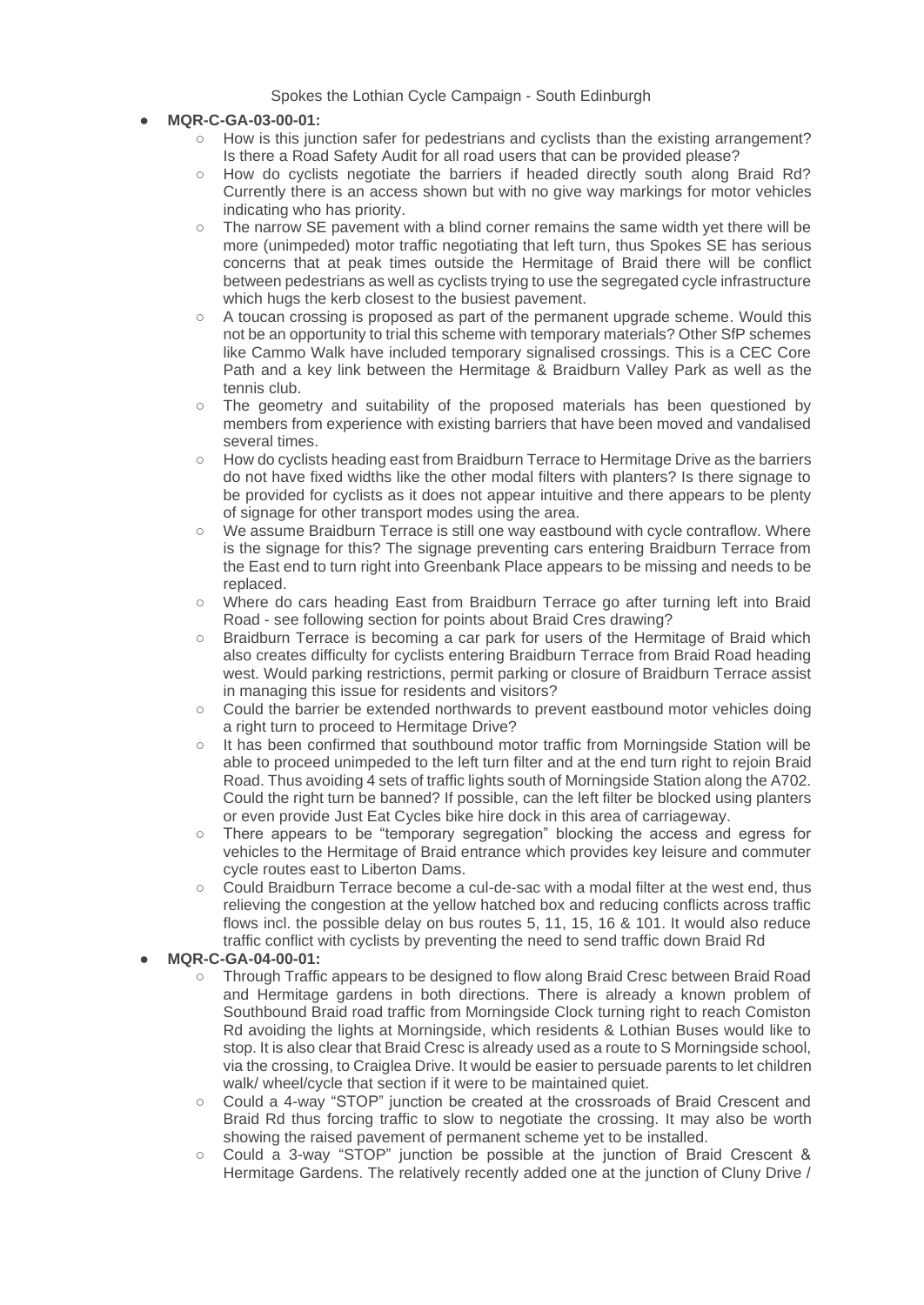Braid Rd / Comiston Pl seems to be well observed. This is in comparison to the proposed markings which (like the existing T junction at the north end of Woodburn Terrace and Canaan Lane) is likely to be frequently ignored.

- **MQR-C-GA-05-00-01:**
	- Spokes SE welcomes the proposals to use "Kirkholt Planters" greening the streetscape.
	- Could the Corrennie Drive / Hermitage Gardens junction be a 3-way "stop" type to discourage speeding?
	- It is good there is 1.7m spacing to allow for permeability of walkers, wheelers and cyclists through the filter, however some on the ground marking may reassure that this is possible / encouraged? Or is it being discouraged to support use of Corrennie Drive as the Quiet Route? Is signage being provided for wheelers and cyclists?
	- As per the rest of the Quiet Route there needs to be green "ROAD OPEN TO..." signage from the outset.
- **MQR-C-GA-06-00-01:**
	- How is access north to the rest of the Quiet Route being proposed? How do wheelers and cyclists safely leave then re-join the north/southbound carriageways of Braid Avenue? Previously consulted on SfP Quiet Route showed one route and Spokes supports clear signage and/or route markings of this as per others elsewhere.



- Spokes SE welcomes the proposals to use "Kirkholt Planters" greening the streetscape.
- As per the rest of the Quiet Route there needs to be green "ROAD OPEN TO..." signage from the outset.
- Is wayfinding signage being provided?
- **MQR-C-GA-07-00-01:**
	- If the majority of southbound motor vehicle traffic is being facilitated to use Braid Rd southbound via Midmar Avenue and Midmar Drive, then Spokes SE believes that some segregation is required on the uphill stretch. Most residences on the road appear to have existing driveways (off road parking) so there could be space.
	- It is good that the Cluny Drive / Midmar Drive junction geometry is being tightened. However as per above Spokes SE would suggest there must be room for some segregation to allow wheelers or cyclists to proceed south via Midmar Drive or turn right safely into Cluny Drive to join the rest of the Quiet Route.
- **MQR-C-GA-09-00-01:**
	- This is a notorious blind corner crossing for pedestrians connecting to CEC Core Path with overspill parking from Midmar Paddock, so the ambition to address this is welcome.
	- Spokes SE has concerns that narrowing the carriageway will force cyclists into greater risk when travelling uphill (south) where the road becomes narrower. There are usually parked cars on the West side of Midmar near the Paddock which means that cyclists and drivers swing wide when heading North to in advance of turning the corner.

Spokes SE appreciates that the Spaces for People measures are installed under a "try-then-modify" approach. However, the Greenbank to Meadows Quiet Route hasn't been tried and it is already being modified increasing potential motor vehicle traffic conflict with it iss southern portion. Any changes at the key junctions (such as the mini roundabout) should not be for the benefit of private motor traffic (the